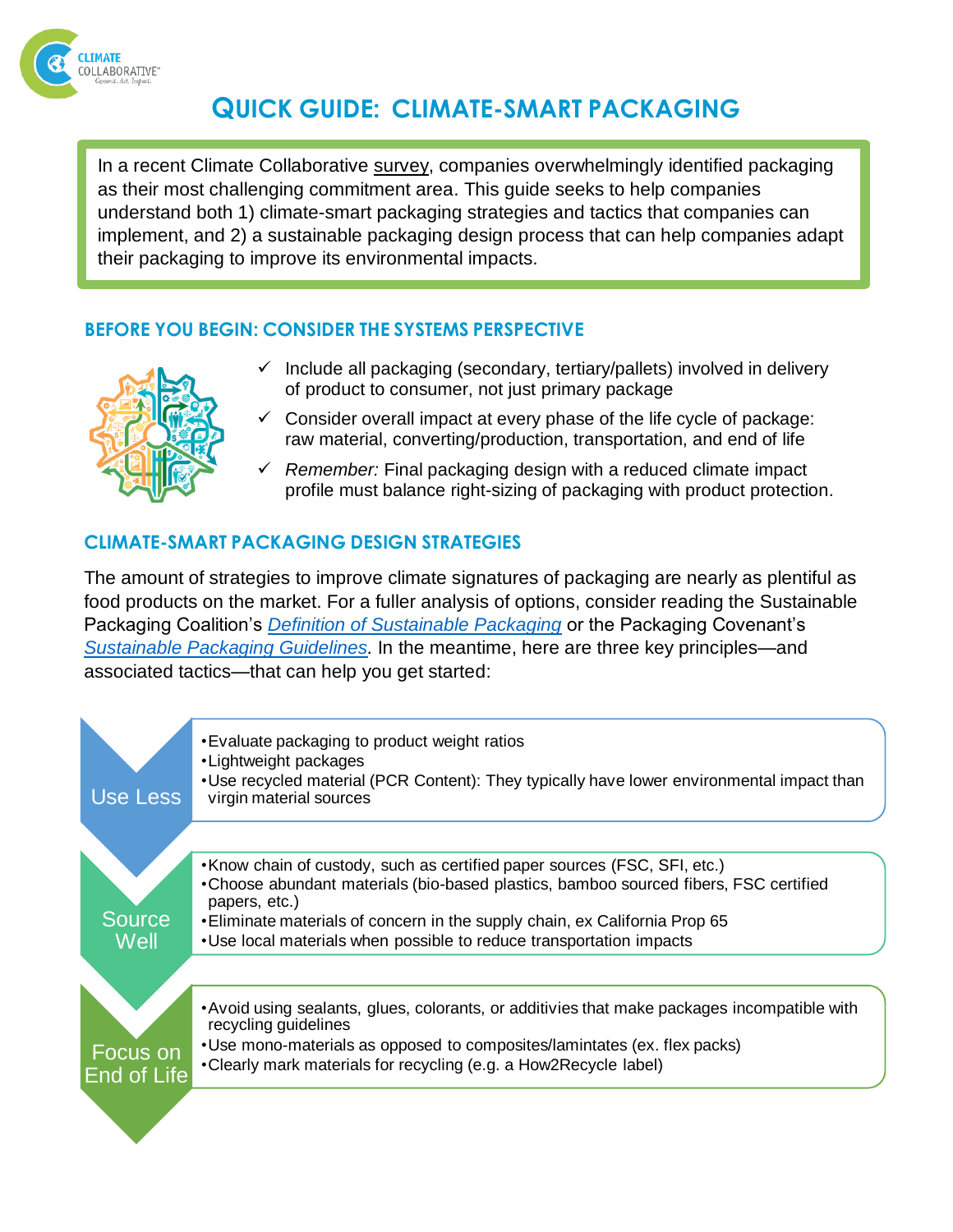## **THE SUSTAINABLE PACKAGING DESIGN PROCESS**

While details of each company's sustainable packaging design process will vary, the approach below represents a good template for getting started! This process generally applies to existing packaging updates, though steps 3-5 can help guide new packaging design.

## **STEP-BY-STEP: CLIMATE-SMART PACKAGING DESIGN**

- **1. Establish Sustainability Goals**
	- − Initially, you can work toward setting overarching goals or policies. To maximize impacts, focus on highest-volume products and/or related packaging components. Examples:
		- o Average 25% Post-Consumer-Recycled content across all packaging
		- o Reduce Packaging Waste by 10%
		- o Reduce overall Packaging GHG emissions by 15%
		- o Reduce fossil fuel consumption by 30%
	- − Over time, especially as product packaging traits are benchmarked and opportunities further understood, you can refine your goals by brand or product.
	- − Align your efforts with your company's mission and strategic goals, where possible.

### **2. Benchmark Current Packaging**

- − Create an inventory of your current packaging components and volumes.
- − Through comparison against goals and climate-smart design strategies, develop an understanding of your current packaging impact and where efforts could be focused (high-volume components; high impact components, etc.).
- − A variety of tools can assist benchmarking, including *Practitioner Tools* (SimaPro, GaBi, open Life-Cycle-Assessment [LCA] software) and *Procurement Tools* (EDF's Paper Calculator, Supplier Scorecards, Environmental Paper Assessment Tool).
- You can establish your baseline, identify improvement opportunities and compare alternative designs with a quick screening LCA application like EcoImpact[-COMPASS.](http://trayak.com/compass/) You can also create internal and external reports to document your initiatives.

### **3. Define and Design Alternatives**

- − Create a list of design criteria the new packaging must meet, based on your goals and the technical/quality specifications of your product.
- − Identify climate-improved design candidates that meet your established design criteria.
	- o *Remember:* Changing from a rigid container to a flex pouch, switching to a biobased plastic, and light-weighting/right sizing packaging can all reduce impacts.

### **4. Quantify Environmental Impact**

- − Compare the climate impacts of your design alternatives using the tools mentioned in Step 2 to assess progress against your goals.
- − It is important to understand all the tradeoffs when implementing a new package design (new supplier costs, damage rates, increased water consumption for bio-based, no recyclability for multi-material flex pouches).
- **5. Pick Package Design to Reduce Climate Impact**
	- This iterative process will allow you to implement packaging updates to continuously improve your products and meet your climate goals and product requirements.